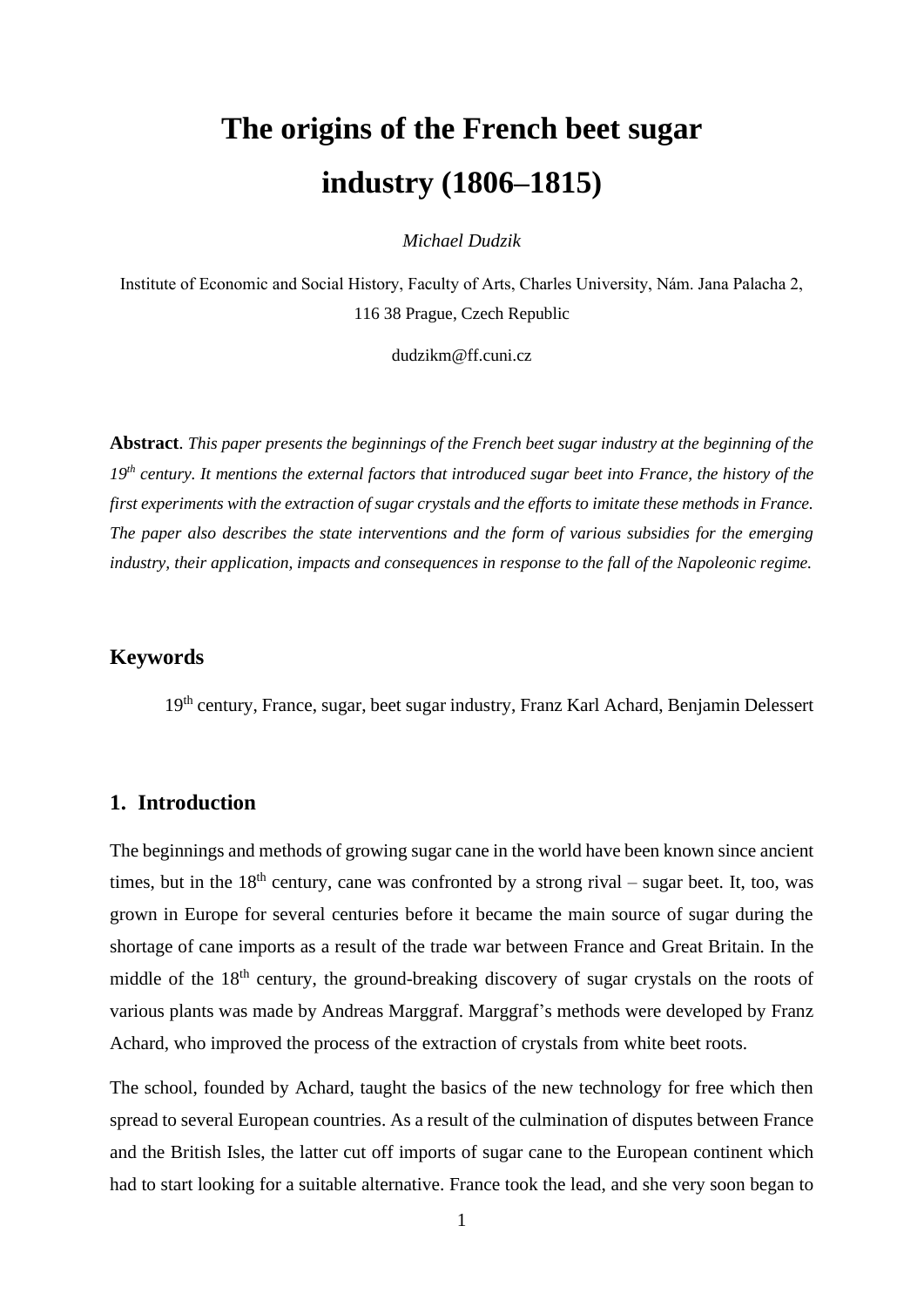apply the methods of new industry on her territory, setting up new experimental schools, sugar factories and significantly intervening in the economy. Whether they had positive or negative effects, initial efforts were a prerequisite for the growth of the industry in the 1830s and 1840s.

The work was based on the beneficial monographs of D. Cooke<sup>1</sup> and Sergey Gudoshnikov,<sup>2</sup> who presented in an engaging and detailed form not only the development of beet cultivation, but also the characteristics of this crop. The articles of Leonard J. Arrington<sup>3</sup> and H. D. Clout,<sup>4</sup> who presented in detail the content of the decrees, the economic consequences of government interventions and the results of their application, were also a welcome support for the work.

### **2. A new industry is afoot**

The beginnings of sugar beet cultivation in Europe are associated with two political events with economic overlap. The first one, the French revolution, prompted changes in the social status of slaves in the French colony of Saint Domingue, the most profitable sugar cane producer in the New World at the end of the  $18<sup>th</sup>$  century. After the planters refused to grant the slaves freedom under the Declaration of the Rights, an uprising broke out which was to be crushed by an army. To the displeasure of the royalist planters, the Republican military called for the support of slaves, leading to the fact that *"those whites, who did not escape to the ships, were massacred*<sup>15</sup> along with the sugar cane plantations that were found on the island.<sup>6</sup>

The second was the French trade war with Great Britain that began with the proclamation of a continental blockade in October 1806. With the intention of destroying British export trade lines, Emperor Napoleon Bonaparte (1769–1821) forbade all imports of British goods into Europe, on the basis of which Great Britain responded by cutting off France from her colonies. These measures quickly took effect and the price of sugar increased enormously, leading to the disappearance of cane sugar and prompting the French government to find an alternative.<sup>7</sup>

<sup>1</sup> COOKE, D. A. and R. K. SCOTT. *The Sugar Beet Crop. Science into Practice*. London: Chapman & Hall, 1993. <sup>2</sup> GUDOSHNIKOV, S., L. JOLLY a D. SPENCE. *The World Sugar Market*. Boca Raton: CRC Press, 2004.

<sup>&</sup>lt;sup>3</sup> ARRINGTON, L. J., "Science, Government, and Enterprise in Economic Development: The Western Beet Sugar Industry." *Agricultural History*. 1967, vol. 41, no. 1, pp. 1–18.

<sup>&</sup>lt;sup>4</sup> CLOUT, H. D. a A. D. M. PHILLIPS. "Sugar-Beet Production in the Nord Département of France during the Nineteenth Century." *Erdkunde*. 1973, vol. 27, no. 2, pp. 105–119.

<sup>5</sup> MACINNIS, P. *Bittersweet. The Story of Sugar*. Crows Nest: Allen & Unwin, 2002, p. 71.

<sup>6</sup> **Macinnis**, *Bittersweet*, pp. 71–74.

<sup>7</sup> **Cooke**, *The Sugar Beet Crop*, pp. 15–16 and SMITH, A. F. (ed.). *Sugar. A Global History*. London: Breaktion Books, 2015, p. 41.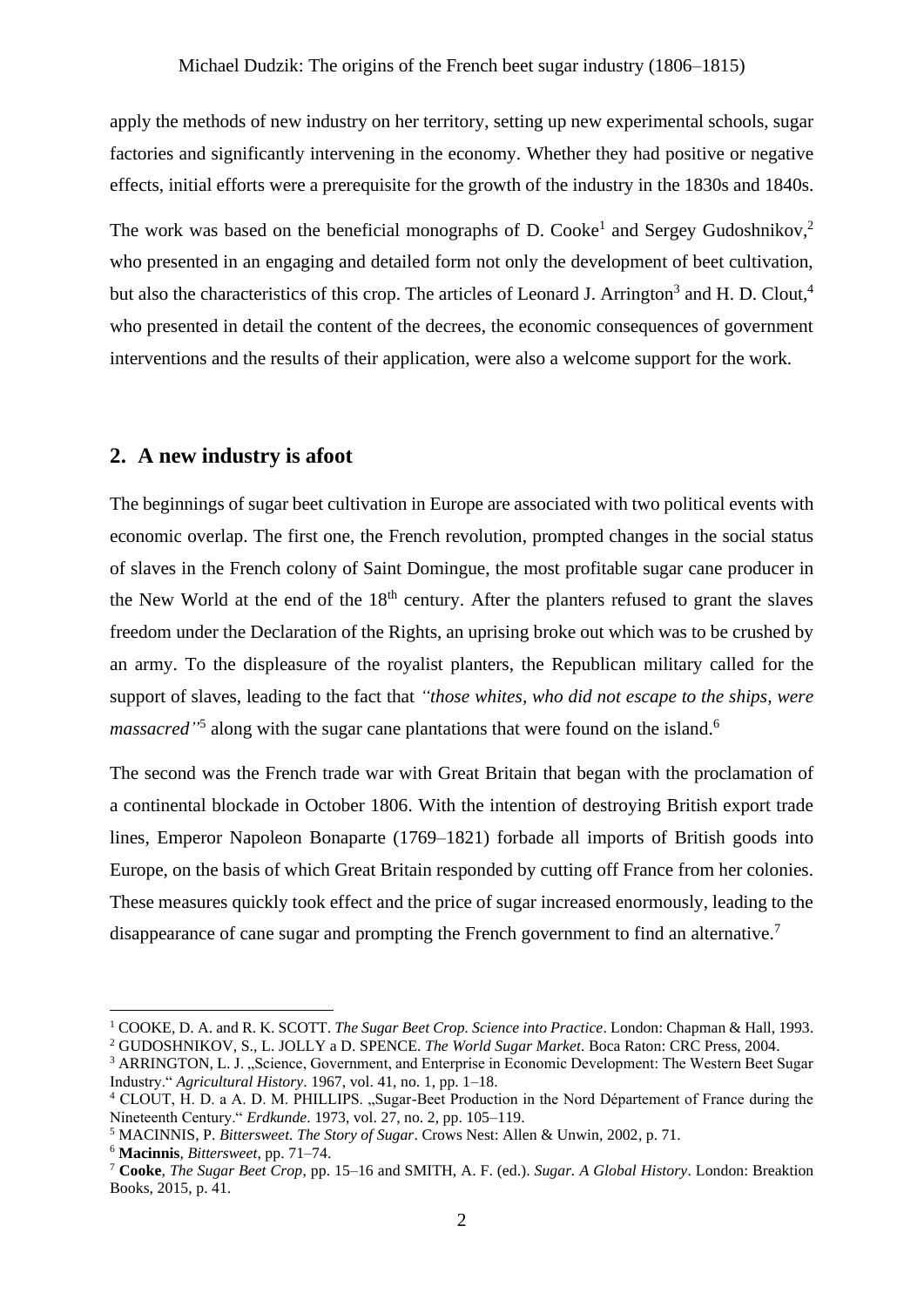Coincidentally, Prussian chemists studied the sugar content of parsnip, skirret and beet roots in the mid-18<sup>th</sup> century. In 1747, the most significant discovery was made by Andreas Sigismund Marggraf (1709–1782) who experimented with dissolving crushed beet roots in spirits, pressing them out through a linen bag and letting the consistence dry out, upon which he obtained *"the sweet-tasting crystals that were of exactly the same nature as cane sugar"*. <sup>8</sup> Although the sugar content found in the roots of both red and white forms of beet was low, the discovery of a plant that provides sugar and could be grown in temperate climate meant reassessing the role of beet.<sup>9</sup>

Franz Karl Achard (1753–1821), Marggraf's disciple, continued his teacher's experiments: he started growing corn and forage beet in his garden near Berlin and after testing many types of beets, he found out that *"roots with white skin, white flesh and a conical shape were richest in*  sugar and of pure, sweet juice".<sup>10</sup> In 1799, he presented his method to the Institute of France, two years later constructed the first beet sugar factory and in 1810 established a school of beet sugar production. Thanks to all of this he is considered the father of the beet sugar industry.<sup>11</sup>

# **3. Adoption, adaptation and application of new technology**

Thanks to his free access to schools, Achard's ideas spread throughout almost Europe, and the French Institute, to which his method was introduced, had an answer to the country's sugar shortages. In 1809, a commission consisting of chemists Jean-Antoine Chaptal (1756–1832), Antoine-François Fourcroy (1755–1809) or Nicolas Deyuex (1745–1837), among others, tested and confirmed Achard's experiments, on the basis of which the first French factory for the extraction of beet sugar was founded in Lille in 1810 by Louis Crespel-Dellisse  $(1789-1865)$ .<sup>12</sup>

In 1811, together with the construction of a new machine perfected for cutting and pulping beet and extracting its juice, $13$  the government decided to act. Emperor Bonaparte issued the expected decree on 25 April 1811 which introduced beet cultivation in France. It set aside large tracts of land for the production of beets, established six special experimental schools to which

<sup>8</sup> **Cooke**, *The Sugar Beet Crop*, p. 7.

<sup>9</sup> **Cooke**, *The Sugar Beet Crop*, pp. 7–8, **Gudoshnikov**, *The World Sugar Market*, p. 6, **Macinnis**, *Bittersweet*, p. 132–134 and **Smith**, *Sugar*, pp. 39–40.

<sup>10</sup> **Cooke**, *The Sugar Beet Crop*, p. 9.

<sup>&</sup>lt;sup>11</sup> **Arrington**, "Science, Government, and Enterprise," p. 1, Cooke, *The Sugar Beet Crop*, pp. 10–13, **Gudoshnikov**, *The World Sugar Market*, p. 6 and **Smith**, *Sugar*, p. 40.

<sup>&</sup>lt;sup>12</sup> "Rise and Progress of the Beet Sugar Industry in France." *Scientific American*. 1877, p. 169.

<sup>&</sup>lt;sup>13</sup> Clout, "Sugar-Beet Production," p. 106.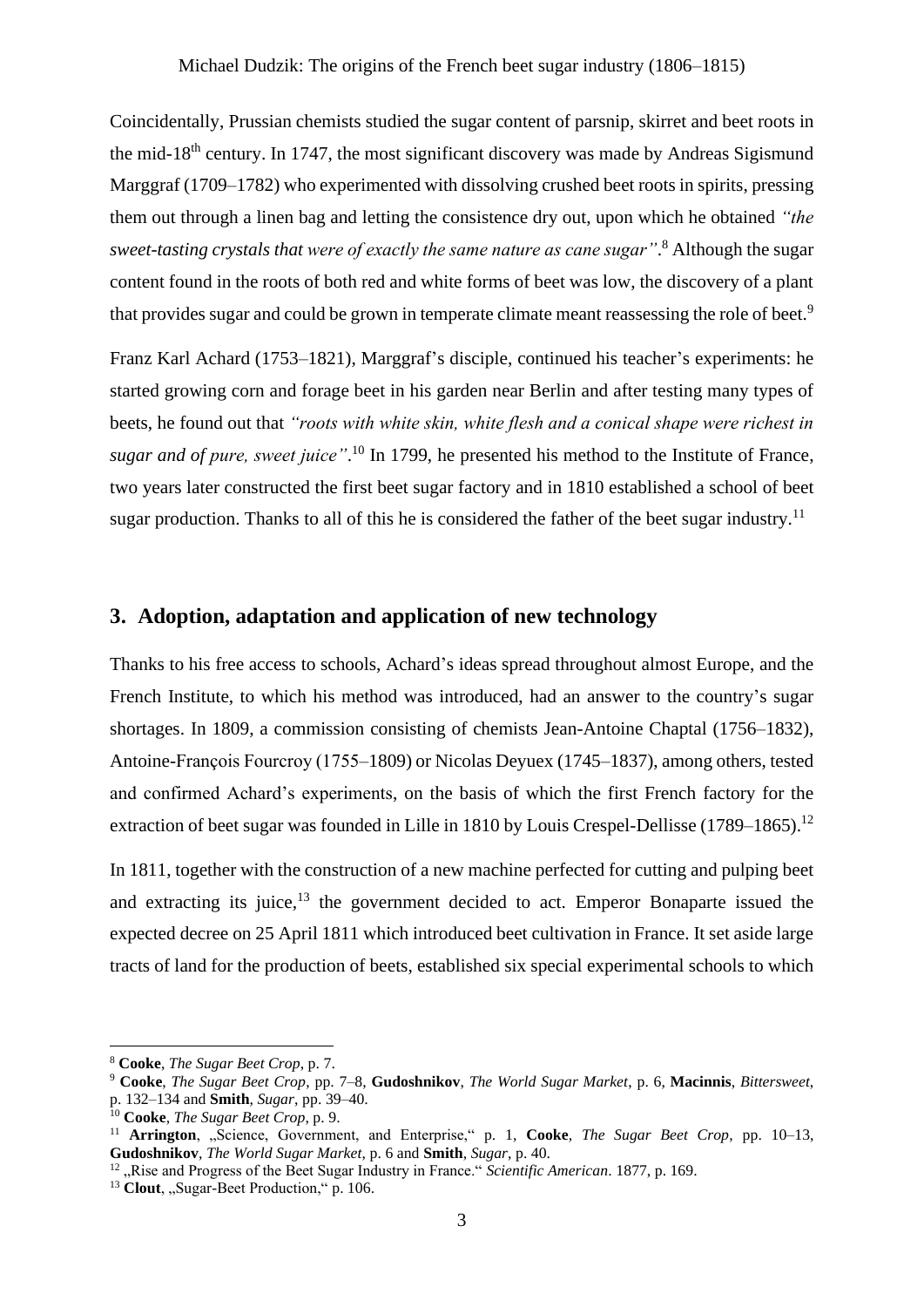100 students were given scholarships, directed the construction of processing factories and appropriated rewards to encourage the growing of beets.<sup>14</sup>

Overall, however, the experiment of 1811 was a failure: only a fifth of the intended area was sown, the government was unprepared, had insufficient or even no seed supplies, poor transport accessibility and rotten, unprocessed beets, there were distant sugar factories and defective machines with unskilled workers.<sup>15</sup> Last but not least, the serious problem posed the late promulgation of the decree, as beets must be sown in March or early April,<sup>16</sup> leading to a decrease from the optimistic plan of sowing  $32,000$  ha of fields to only 7,000 ha.<sup>17</sup>

In 1812, Benjamin Delessert (1773–1847), the owner of a refinery in Passy, near Paris, achieved significant success in imitating Achard's beet sugar extraction. After two loaves of sugar were given to Napoleon in January 1812, the emperor awarded Delessert the Order of the Legion of Honour, made him baron,<sup>18</sup> and issued an extension decree opening five more sugar factories with declaring that 100,000 ha of beet should be planted. Nevertheless, out of 500 licenses planned to motivate farmers, 334 were awarded and a mere 158 were actually used, resulting in the production of only 1.1 million kg of sugar, a third of the intended proposal.<sup>19</sup>

The regions in the north of the country were, thanks to their proximity to the Belgian departments that already knew beet growing, ahead of the rest of France and proved to be the most successful. From four factories in 1811, around forty in 1812 to three hundred in 1813, the most of them were found in the north, and the areas with the largest harvest, from 377 ha in 1811 to 7,000 ha in 1814, were generally around the cities of Lille, Douai and Valenciennes. 20

<sup>&</sup>lt;sup>14</sup> **Arrington**, "Science, Government, and Enterprise," pp. 1–2, **Clout**, "Sugar-Beet Production," p. 106, COONS, G. H. "The Sugar Beet: Product of Science." *The Scientific Monthly*. 1949, vol. 68, no. 3, pp. 149–164, p. 153. "Rise and Progress of the Beet Sugar Industry in France," p. 169 and SMITH-PETER, S. "Sweet development: The sugar beet industry, agricultural societies and agrarian transformations in the Russian empire 1818–1913." *Cahiers du Monde russe*. 2016, vol. 57, no. 1, pp. 101–124, p. 106.

<sup>&</sup>lt;sup>15</sup> Clout, "Sugar-Beet Production," p. 107–108.

<sup>16</sup> **Gudoshnikov**, *The World Sugar Market*, p. 19.

<sup>&</sup>lt;sup>17</sup> Clout, "Sugar-Beet Production," p. 106 and Cooke, *The Sugar Beet Crop*, p. 16.

<sup>&</sup>lt;sup>18</sup> Arrington, "Science, Government, and Enterprise," p. 1 and MACHKOVÁ, H. "Cukrovarnický průmysl ve Francii." *Listy cukrovarnické a řepařské*. 2013, vol. 129, no. 11, pp. 356–358, p. 356.

<sup>&</sup>lt;sup>19</sup> Cooke, *The Sugar Beet Crop*, p. 17, Clout, "Sugar-Beet Production," p. 108, Machková, "Cukrovarnický průmysl," p. 356 and "Rise and Progress of the Beet Sugar Industry in France," p. 169.

<sup>&</sup>lt;sup>20</sup> **Clout**, "Sugar-Beet Production," p. 108, **Cooke**, *The Sugar Beet Crop*, p. 17, **Gudoshnikov**, *The World Sugar Market*, p. 6 and **Smith-Peter**, "Sweet development," p. 106.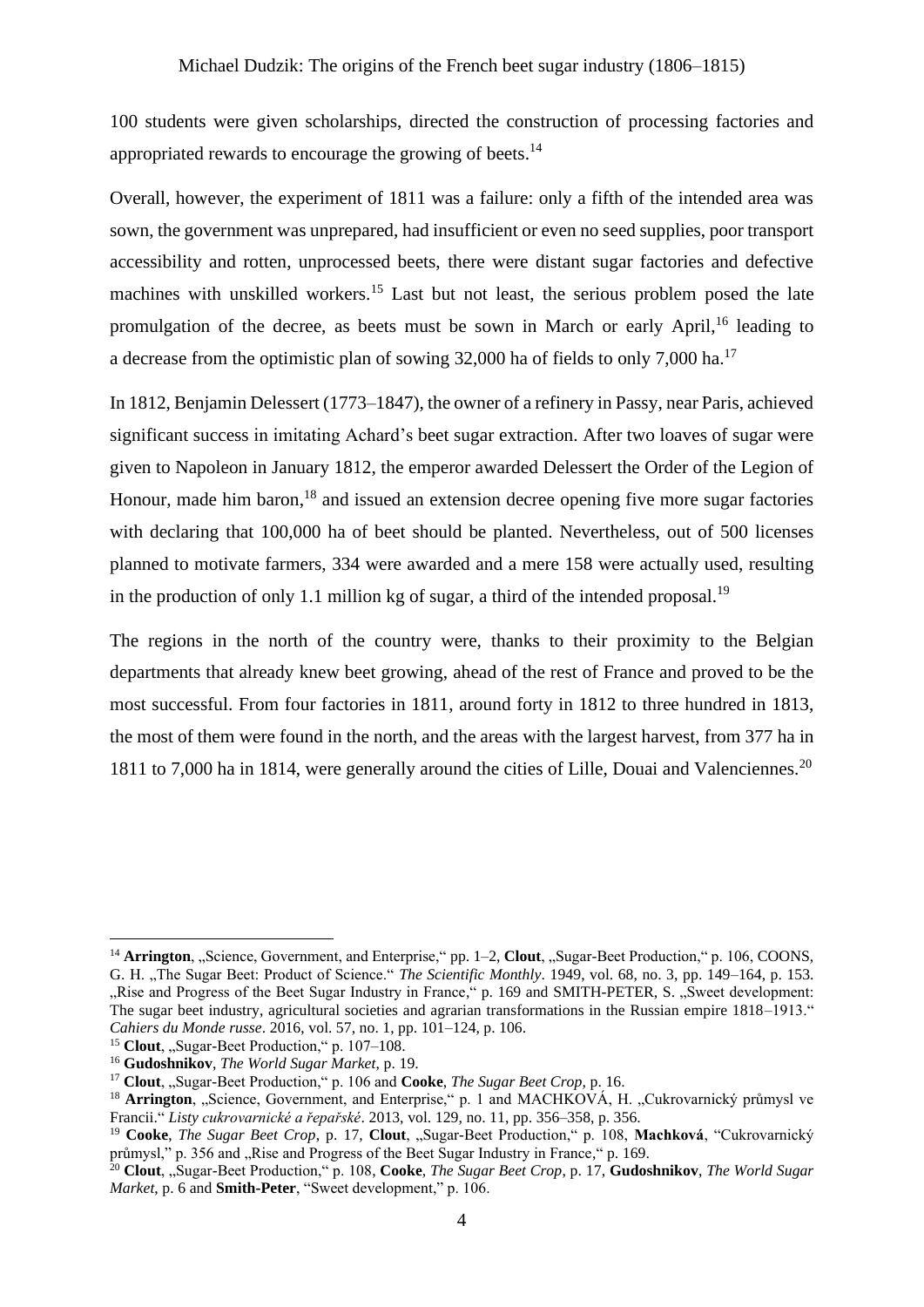# **4. The decline of the industry**

The temporary increase in sugar beet production came to a halt in 1814–1815, when Bonaparte was deposed and the Treaty of Paris of 1814 reopened French ports to colonial sugar, causing the collapse of the beet sugar industry throughout most of Europe.<sup>21</sup> Crespel-Dellisse survived the crisis with his refinery in Arras where he continued processing both beets and cane, whose price fell by *"two-thirds to one franc and 40 centimes per kilogram"*. <sup>22</sup> Nevertheless, the beet sugar industry revived in the 1820s, when more than one hundred new factories were built, many industrialists issued manuals on how to process beets, and a large number of farmers gave the beets a chance and began cultivating it. $^{23}$ 

However, the adoption of Achard's methods cannot be considered a complete disaster. As part of the trade war with Great Britain, the French central government tried to make up for the shortage of cane sugar, and these initial failures of the early  $19<sup>th</sup>$  century were brought by future governments to successful results – all the processes, technologies, tools and experience developed in separate sugar factories during the downturn of the beet sugar industry showed full force after a few years, pushed sugar cane supplies out of the European continent and manifested the new industry in full force.

# **Acknowledgments**

I would like to thank prof. PhDr. Marcela Efmertova, CSc. from FEE CTU in Prague for her assistance in creating the paper that was supported by a project of the Faculty of Arts of Charles University entitled SVV 260 557: *History between the past, the present, and the future*.

### **References**

- 1. ARRINGTON, L. J. "Science, Government, and Enterprise in Economic Development: The Western Beet Sugar Industry." *Agricultural History*. 1967, vol. 41, no. 1, pp. 1–18.
- 2. CLOUT, H. D. a A. D. M. PHILLIPS. "Sugar-Beet Production in the Nord Département of France during the Nineteenth Century." *Erdkunde*. 1973, vol. 27, no. 2, pp. 105–119.

<sup>21</sup> **Cooke**, *The Sugar Beet Crop*, p. 18, **Gudoshnikov**, *The World Sugar Market*, p. 6, **Machková**, "Cukrovarnický průmysl," p. 356 and **Smith**, *Sugar*, p. 41.

 $\frac{1}{22}$  . Rise and Progress of the Beet Sugar Industry in France,  $\degree$  p. 169.

<sup>&</sup>lt;sup>23</sup> Arrington, "Science, Government, and Enterprise," p. 2 and Gudoshnikov, *The World Sugar Market*, pp. 6–7.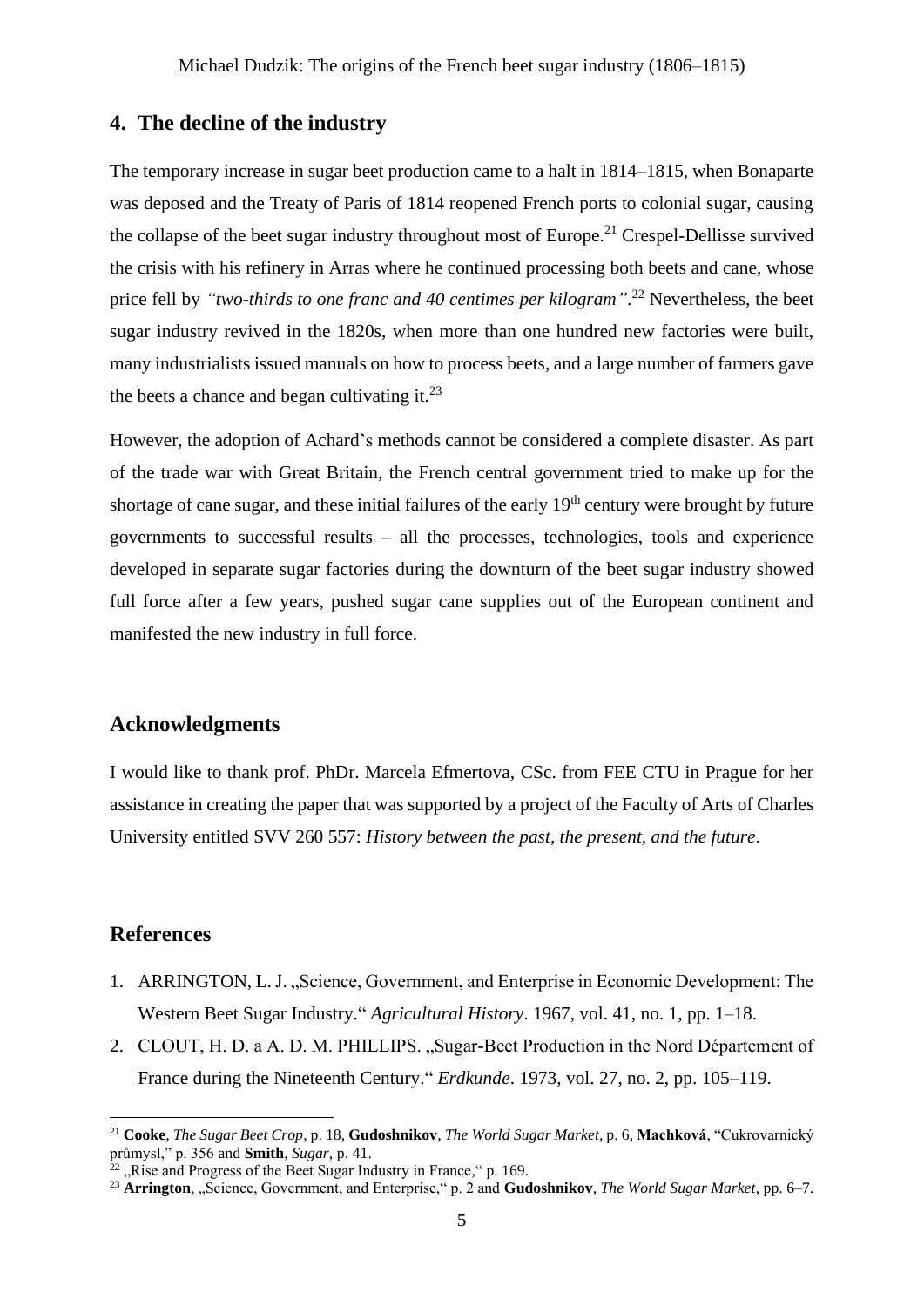Michael Dudzik: The origins of the French beet sugar industry (1806–1815)

- 3. COOKE, D. A. and R. K. SCOTT. *The Sugar Beet Crop. Science into Practice*. London: Chapman & Hall, 1993.
- 4. COONS, G. H. "The Sugar Beet: Product of Science." *The Scientific Monthly*. 1949, vol. 68, no. 3, pp. 149–164.
- 5. GUDOSHNIKOV, S., L. JOLLY a D. SPENCE. *The World Sugar Market*. Boca Raton: CRC Press, 2004.
- 6. MACHKOVÁ, H. "Cukrovarnický průmysl ve Francii." *Listy cukrovarnické a řepařské*. 2013, vol. 129, no. 11, pp. 356–358, p. 356.
- 7. MACINNIS, P. *Bittersweet. The Story of Sugar*. Crows Nest: Allen & Unwin, 2002.
- 8. "Rise and Progress of the Beet Sugar Industry in France." *Scientific American*. 1877, p. 169.
- 9. SMITH, A. F. (ed.). *Sugar. A Global History*. London: Breaktion Books, 2015.
- 10. SMITH-PETER, S. "Sweet development: The sugar beet industry, agricultural societies and agrarian transformations in the Russian empire 1818–1913." *Cahiers du Monde russe*. 2016, vol. 57, no. 1, pp. 101–124.

#### **About author**

**Michael DUDZIK** *was born on 7 May 1993 in Karviná, Moravian-Silesian region. In 2016, he passed the bachelor state exam at the Faculty of Humanities of Charles University, in 2018 the Master state exam at the Faculty of Arts of Charles University. He is currently a Ph.D. student at the Institute of Economic and Social History at the Faculty of Arts, Charles University. He is interested in French history from the 16th to the end of the 19th century, focusing on socio-economic changes, history of technology and of engineering.*

**Education:** since 2019: Ph.D., Charles University, Prague 2018–2016: Master, Charles University, Prague 2013–2016: Bachelor, Charles University, Prague



**Research fellowships:** Jan 2022: Puebla (Universidad Autónoma de Puebla) Sept 2021 – Jan 2022: Évora (Universidade de Évora) Feb 2021 – June 2021: Padova (Università degli Studi di Padova) Sep 2020 – Dec 2020: Paris (Université Paris-Sorbonne I)